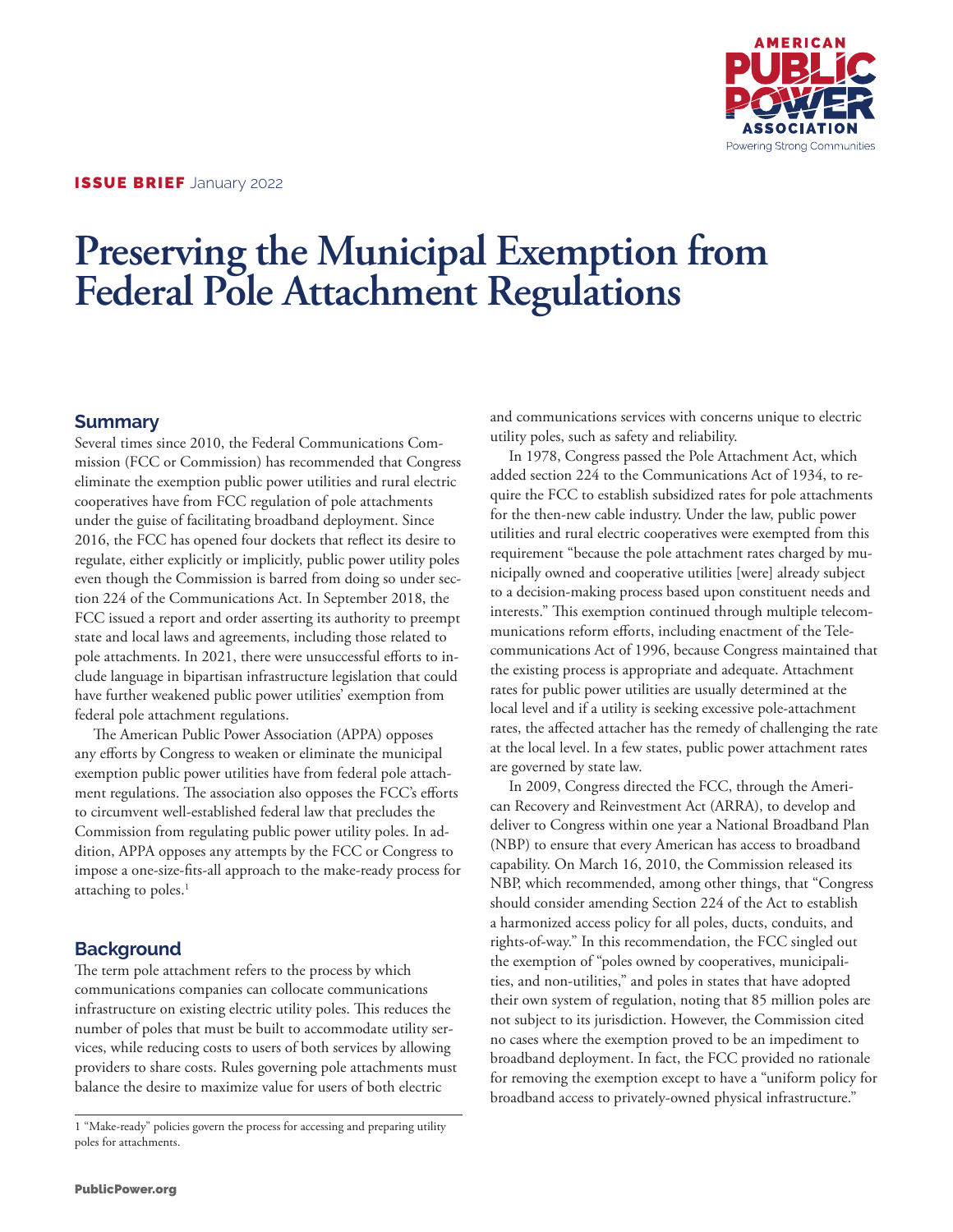#### **Regulatory Action**

In April 2017, the FCC issued two notices of proposed rulemaking (NPRM) and two notices of inquiry (NOI) with the purported goals of removing barriers to wireless and wireline broadband deployment. Among other things, the NPRMs and NOIs proposed to implement shot clocks and "deemed granted" rules for siting applications and to accelerate pole attachment processes, as well as reduce pole attachment fees and makeready costs. They also sought comment on whether the FCC can preempt state and local laws that the Commission perceives as creating barriers to deployment. The Commission asked whether it could use section 253 to regulate poles not subject to its jurisdiction under section 224. APPA submitted comments on the NPRMs and NOIs highlighting the statutory municipal exemption from federal regulation of pole attachments in section 224 and explaining why lower pole attachment fees and burdensome application processes are unnecessary.

In four orders issued between 2017 and 2018, the FCC addressed various parts of the April 2017 NPRMs and NOIs. In the first three FCC orders, the Commission excluded capital costs from pole attachment rates, set "shot clocks" on the time a utility has to respond to pole attachment complaints, and excluded certain utility pole replacements from historic preservation rules. In its final order, the Declaratory Ruling and Third Report and Order (R&O), issued in September 2018, the FCC preempted state and local laws and agreements, including those related to pole attachments, to "remove regulatory barriers that would unlawfully inhibit the deployment of infrastructure necessary to support these new [broadband] services." Citing several recommendations set forth in the Broadband Deployment Advisory Committee model codes, the R&O set uniform rates and regulations on public power utilities' pole attachments. This was done despite the clear language in section 224 that public power utility poles are exempt from FCC regulation.

APPA challenged the Commission's R&O in federal court. The U.S. Court of Appeals for the Ninth Circuit upheld the FCC's R&O stating the Commission could use section 253 to prevent local governments from creating barriers to wireless small cell deployment, including with respect to access to public power utility poles, but clarified that it could not use it to regulate the specific rates, terms, or conditions of public power pole attachments.

#### **Congressional Action**

In January 2019, Representative Anna Eshoo (D-CA) introduced H.R. 530, the Accelerating Broadband Development by Empowering Local Communities Act of 2019, to overturn the FCC's September 2018 R&O that allows the FCC to preempt state and local pole attachment laws and agreements. APPA and over 130 public power entities sent a letter to Representative Eshoo in March 2019 expressing support for H.R. 530, which had 59 co-sponsors. Senator Dianne Feinstein (D-CA) introduced a Senate companion to H.R. 530, S. 2012, which APPA also supported. Unfortunately, neither bill was considered in the 116th Congress.

In 2021, as Congress considered what broadband policies to include in bipartisan infrastructure legislation, there was an effort to include language that could impact public power pole attachments under the false guise of eliminating barriers to broadband deployment. In May, the House Republican Conference proposed H.R. 3435, the American Broadband Act, for inclusion in infrastructure legislation. The package of broadband bills sought to reduce regulations perceived as barriers to broadband deployment. It sought to expand section 253 of the Communications Act as a possible means for attachers to challenge public power pole attachments rates, timelines for attachment, or legitimate denials for attaching at the FCC even though the FCC is precluded from regulating public power utility pole attachments under section 224 of the Communications Act.

In the Senate, two proposals were offered that included language on pole attachments. The first, S. 2071, the BRIDGE Act, by Senators Michael Bennet (D-CO), Rob Portman (R-OH), and Angus King (I-ME), would create a federal broadband grant program that would require states and localities to charge a "reasonable fee consistent for what it would charge for utility permits" for access to rights-of-way, including a pole attachment, to any entity receiving grant funding. The second, S. 2911, the American Broadband Buildout to Eliminate the Digital Divide Act, by Senators John Cornyn (R-TX), Joe Manchin (D-WV), Susan Collins (R-ME), and Jacky Rosen (D-NV) would create a federal broadband grant program administered through the states that would, in the name of expediting the deployment of broadband, require states to establish "procedures for expedited approval of necessary access to (and construction of) poles," other public infrastructure, and "state and local rights-of-way permits." While not a repeal of the public power exemption in section 224 of the Communications Act, the language in the bill